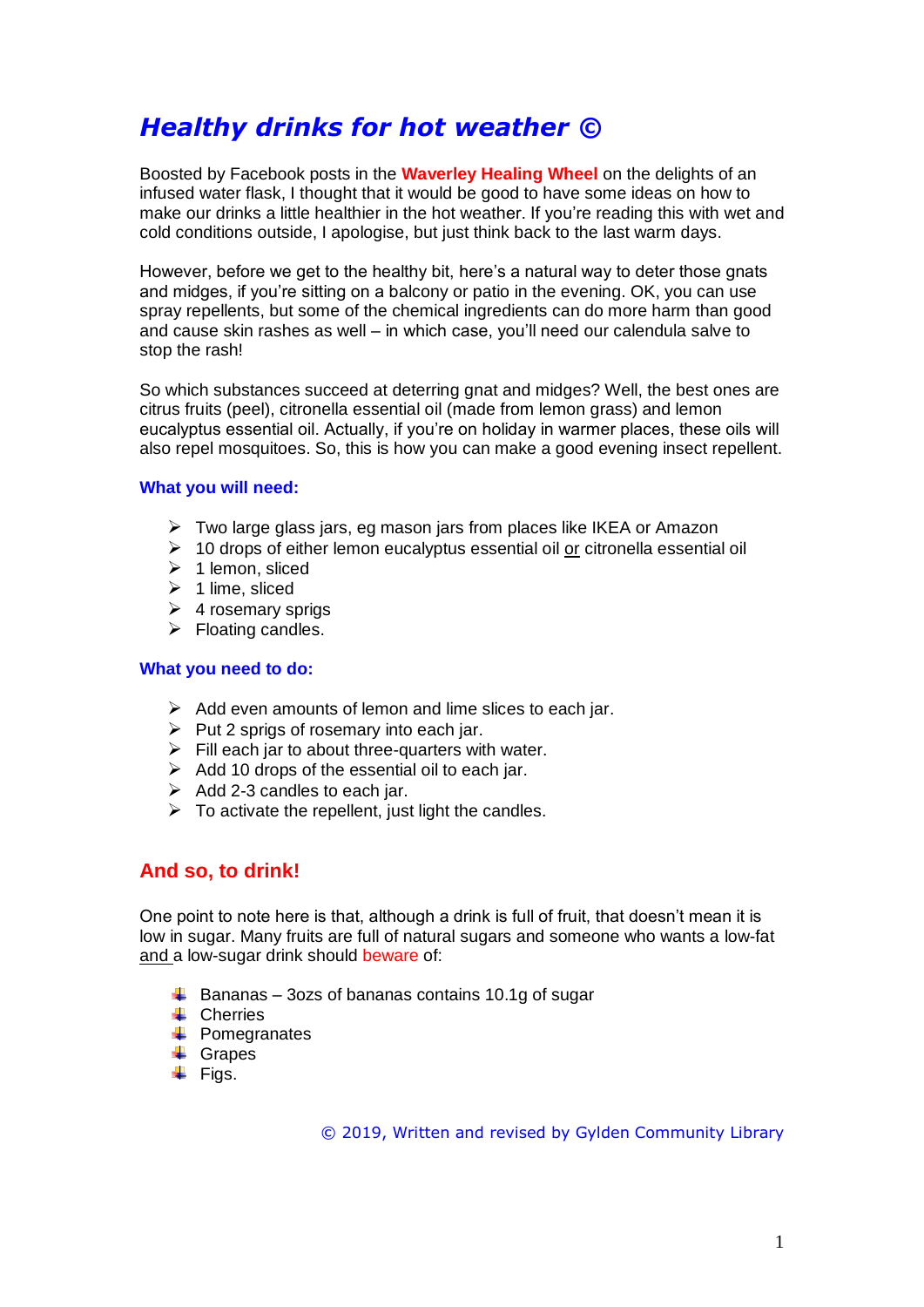Fruits that are low in natural sugars include:

- **L** Olives
- **↓** Avocados
- $\frac{1}{\sqrt{2}}$  Limes, lemons and oranges
- $\leftarrow$  Kiwi fruit
- $\perp$  Cranberries
- $\overline{\phantom{a}}$  Peaches
- $\leftarrow$  Raspberries
- $\leftarrow$  Blackberries
- **E** Strawberries
- **↓** Grapefruit

**Note:** rhubarb is also very low in natural sugars.

#### **Fresh cucumber and lime drink**

1 lime 2 cucumbers 1 big orange Honey, to sweeten if required Fresh mint leaves, according to taste 1 litre sparkling water

Puree one cucumber in a blender and slice the other one into circles Squeeze the juice out of the orange and lime Mix together the cucumbers, juice and honey in a large jug Add the sparkling water and garnish with fresh mint leaves.

#### **Fruit-infused water**

If you're tired of drinking water, why not try fruit-infused water? It tastes good and is made with only healthy ingredients, ie it's both vegan and gluten-free.

1 sliced orange 6 sliced strawberries 10 mint leaves 1 litre water

Place the sliced fruits and the mint leaves in a glass jar Pour in the water and refrigerate for at least 1-2 hours (or even overnight). **Tip:** a longer time in the refrigerator means more flavour for the water.

#### **Detox green juices**

Another vegan and gluten-free drink, a green juice is good to clean out and detox your system. Organic produce is better, but if you can't afford it, don't worry. All fruit and veg should be washed and peeled first. You can make big batches of juice and drink it throughout the day (although fresh juice tastes better and has more vitamins) or even freeze it.

© 2019, Written and revised by Gylden Community Library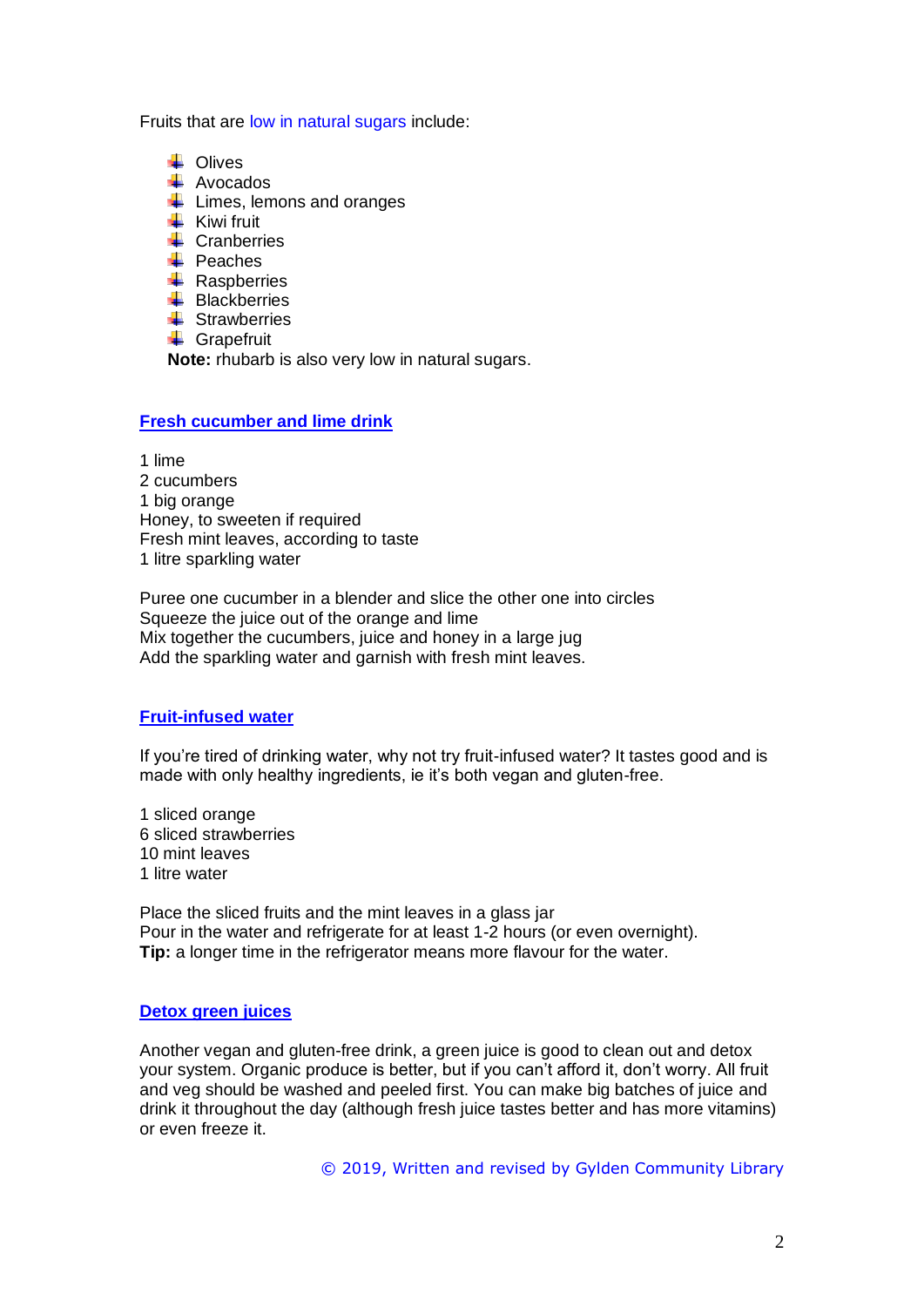2 red apples (peeled, if non-organic) Half a pineapple and 2 lemons 90g spinach (on your first time, it's recommended that 30g is plenty)

Peel the pineapple and the lemons Chop all the fruit Put everything through a juicer or blender Strain the juice for a better texture (optional) and run pulp through the blender again.

## **Strawberry and fresh mint drink**

1 lemon 1 lime 10 fresh mint leaves 8 strawberries 1 litre sparkling water 100ml hot water Ice

Juice half the lime and half the lemon in a jar and drop in the peels Cut the strawberries into halves Add the strawberries and herbs to the jar Pour in hot water Let the fruit and herbs infuse for a while to give extra flavour Remove the peel and let the drink cool Slice the remaining lemon and lime halves into thin circles Add the sparkling water and ice Garnish the jar with the lemon and lime circles.

## **Pear and sage drink**

10 fresh sage leaves 1 lime and 1 pear 250ml pear juice (fresh or tinned) 250ml sparkling water Ice

Wash all the ingredients Slice the lime into circles, cut the pear into cubes and mash the sage with a fork Place them in a jug and crush the ice Add the crushed ice, pear juice and sparkling water Mix well and refrigerate, if required.

## **Lemon energy fizz**

5 lemons 1 litre sparkling water 10 mint leaves Ice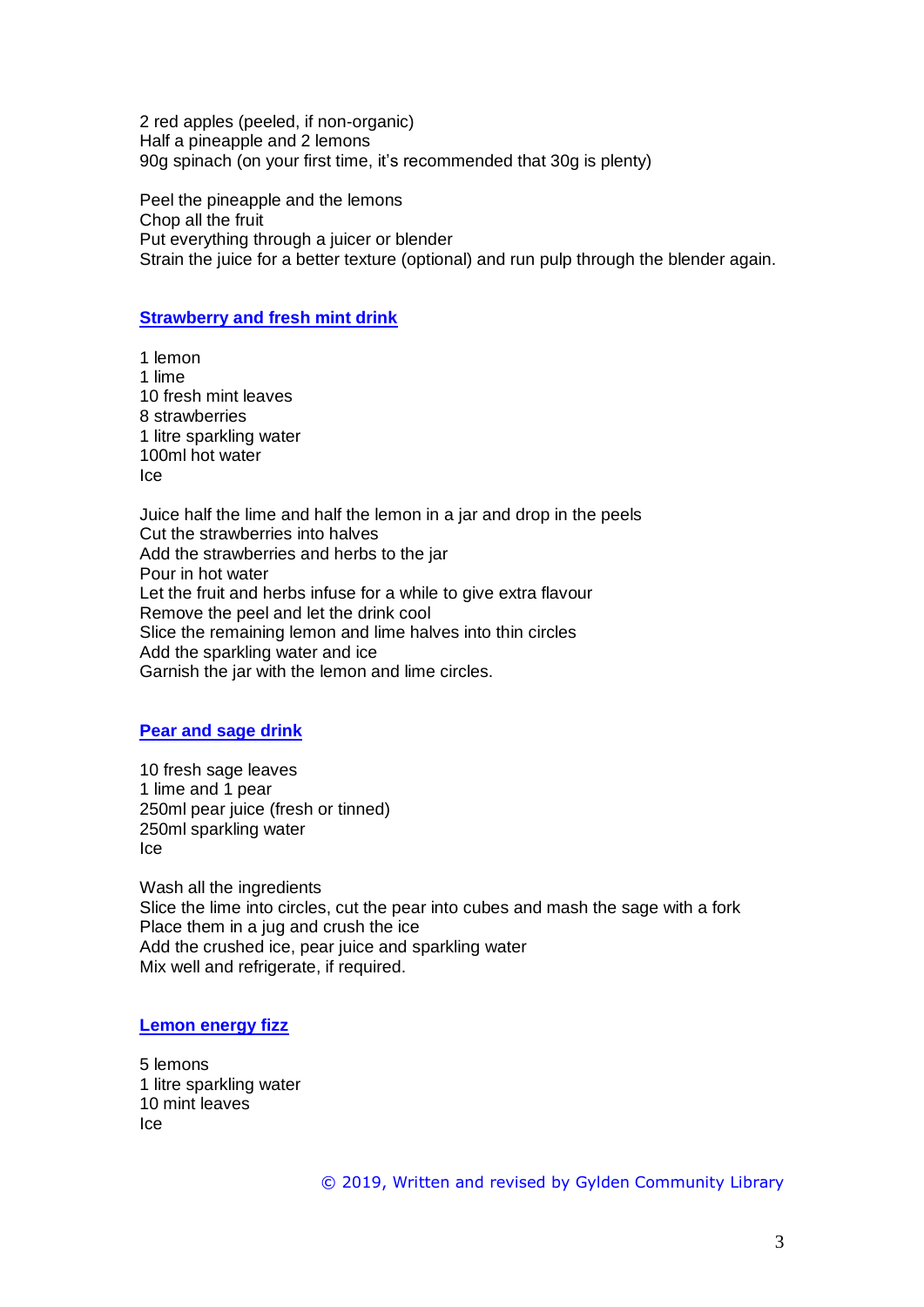Squeeze the juice from 4 lemons Slice the last lemon into thin circles Mix the lemon juice and sparkling water in a jar Add ice and mint leaves Leave to infuse for a short while.

#### **Summer apple and lemon drink**

1 litre apple juice (fresh or packaged) 10 mint leaves 100ml lemon juice 1 lemon Ice

Slice the lemon into thin circles Mix the apple and lemon juices in a jug Add the mint leaves Add ice and garnish with the lemon circles Leave to infuse for a short while

### **Slimmer's cucumber elixir**

Wash all ingredients 1 cucumber and 1 lemon A bunch of parsley 1 tbsp grated ginger root 1 tbsp aloe vera juice Half a glass of water

Juice all the listed ingredients Drink before going to bed Continue this routine for a month and then take a break of one week If needed, then start the cycle again.

## **Simple banana milk**

This one is neither low in fat nor free from natural sugars, but it is vegan and glutenfree too. This drink is made using plant milk, but not the normal cereals or pulses – just bananas and water. Extra sweetener is optional, eg a little honey or some dates.

2 peeled bananas 1 litre water 4 dates or 2 tsp honey 1 tsp vanilla extract (optional) 180g ice

Blend all the ingredients in a blender until smooth. Drink within 2 days or at once!

© 2019, Written and revised by Gylden Community Library